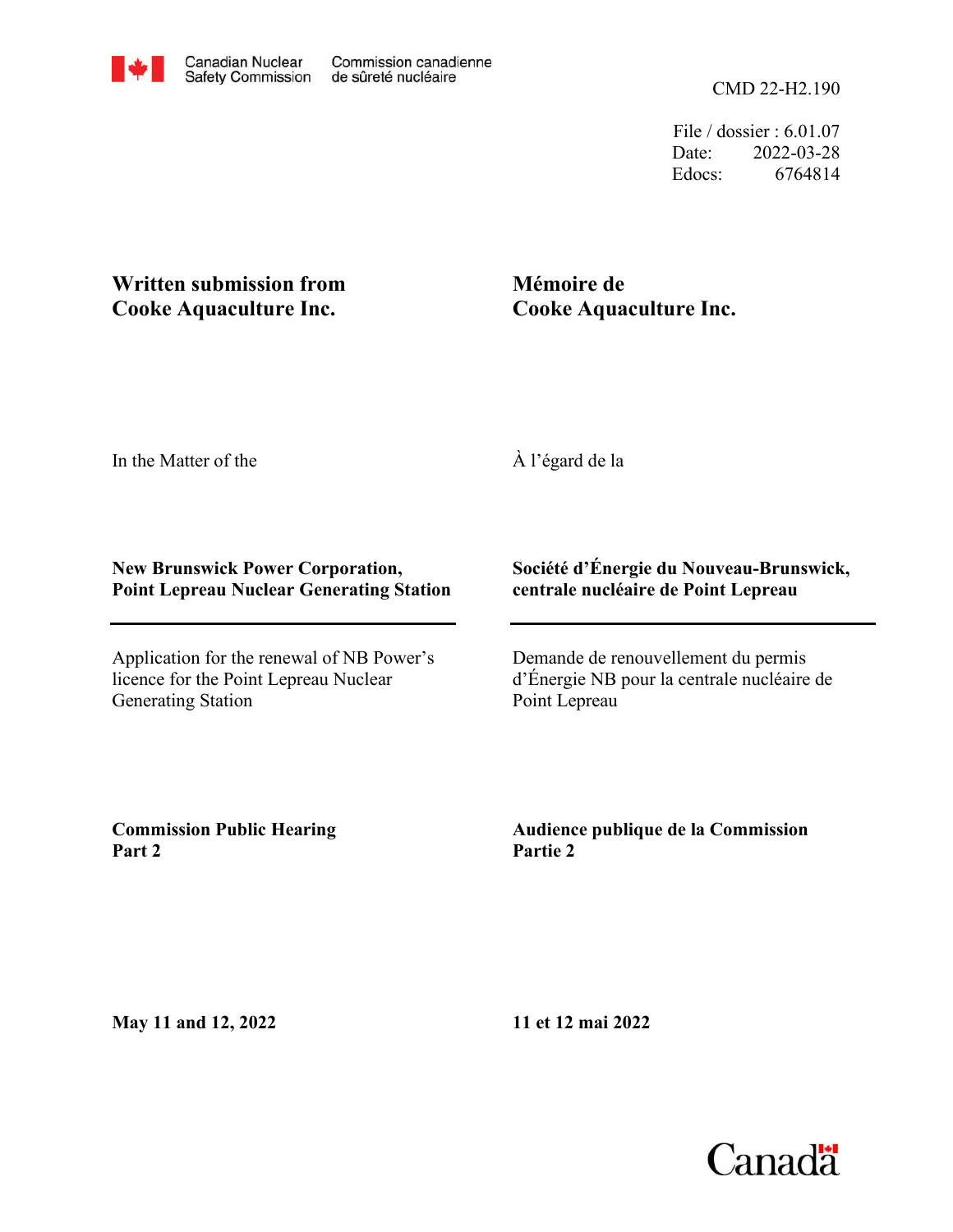

March 28, 2022

Canadian Nuclear Safety Commission Secretariat - Registrar 280 Slater Street, P.O. Box 1046 Ottawa, ON K1P 559 Email: [interventions@cnsc-cssn.gc.ca](mailto:interventions@cnsc-cssn.gc.ca)

#### **Subject: Point Lepreau Nuclear Generating Station – Renewal of the Operating Licence**

Dear Secretariat - Registrar

Please consider this letter as Cooke Aquaculture's written submission in support of the license renewal of the Point Lepreau Nuclear Generating Station. We have supported previous license renewal applications and are pleased to provide our support again this year.

Cooke Aquaculture's operations in New Brunswick rely on a stable, affordable source of power to ensure the production of Atlantic salmon from egg to plate at our fully integrated operations in Charlotte County, approximately 50 km west of the Point Lepreau Nuclear Generating Station.

Our reputation for quality seafood products means everything to us, to our employees and to our customers and innovation, sustainability and protecting the environment are fundamental to the success of our business.

We believe the employees of the Point Lepreau Nuclear Generating Station also value the environment around the plant and have quality control programs in place to ensure environmental safety and stewardship. One important program at Point Lepreau is fish protection. They have systems in place that significantly reduce the number of fish that may be inadvertently caught in plant intake systems. An impingement and entrainment study found the plant is using the "best available technology for minimization of impacts on marine organisms," and that the effect of the plant's operation is insignificant.

We have open communication with Point Lepreau who keep us updated on the environmental programs which are of interest to us. We appreciate their commitment to keeping emissions low and to on-going reporting of their performance. We also appreciate Point Lepreau's support for and engagement with the community, which includes partnerships on environmental initiatives and stewardship.



Learn more about our family of companies at **cookeseafood.com**